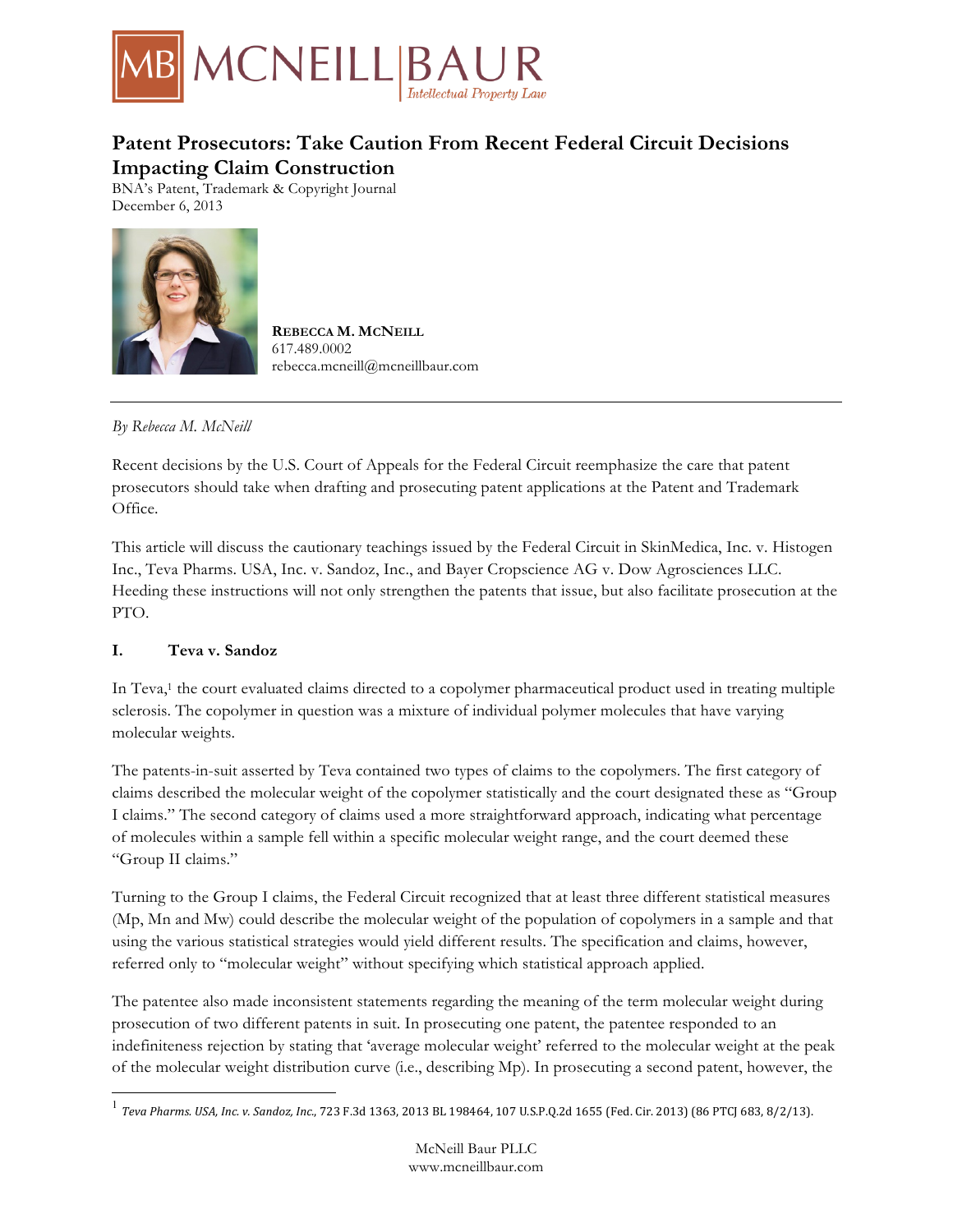patentee overcame a similar rejection by arguing average molecular weight meant weight average molecular weight (i.e., describing Mw).

Because the specification and claims did not clearly define the techniques used to measure molecular weight from a statistical perspective, the Federal Circuit held the Group I claims indefinite.

## **II. SkinMedica v. Histogen**

In SkinMedica,<sup>2</sup> the claims-at-issue were directed to pharmaceutical compositions containing "novel conditioned cell culture medium compositions." The claim construction issue at hand focused on the meaning of the three-dimensional cell culture limitation, which was added in response to a rejection over prior art discussing products of two-dimensional cell culture.

Specifically, the Federal Circuit evaluated whether cells grown on beads (the embodiment used by the alleged infringer) qualified as three-dimensional cell culture according to the claims, even though the state of the art as of filing included both two- and three-dimensional culture on beads.

The specification discussed both two-dimensional and three-dimensional culture, touting three-dimensional culture as the preferred embodiment. The specification also mentioned cell lines grown on beads, though it associated them in all instances with two-dimensional culture. For example, the specification taught that "cell lines grown as a monolayer or on beads, as opposed to cells grown in three dimensions, lack the cell-cell and cell-matrix interactions characteristic of whole tissue in vivo." The specification also contained statements equating beads with two-dimensional culture: "[t]he cells are cultured in monolayer, beads (i.e., twodimensions) or preferably, in three-dimensions." The Federal Circuit relied on these statements to mean that the patentee was departing from the ordinary meaning of three-dimensional culture in favor of one that excluded bead culture.

During the analysis, the Federal Circuit also rejected SkinMedica's argument that a scientific treatise, which was incorporated by reference, expressly discussed the use of beads in three-dimensional cell culture, thereby including this information in the specification. The specification text stating that "[m]ethods of cell and tissue culture are well known in the art, and are described, for example in [the scientific treatise]" failed to indicate any reliance on that passage to define culturing in three-dimensions as including beads, especially in view of the other statements in the specification. Thus, the specification both lacked a reference to any part of the publication and failed to specifically call out the subject matter for incorporation by reference.

The Federal Circuit found that the patentees had disregarded the ordinary meaning of culturing in three dimensions to include beads in favor of a more limited understanding that culturing in three dimensions did not include beads, with beads referring only to two-dimensional culture.

## **III. Bayer Cropscience v. Dow Agrosciences**

In Bayer,3 the claims at issue recited a recombinant gene comprising a DNA sequence encoding a polypeptide having the biological activity of 2,4-D monooxygenase. 2,4-D oxygenase activity conferred resistance to a commonly-used herbicide.

<sup>&</sup>lt;sup>2</sup> SkinMedica, Inc. v. Histogen Inc., 727 F.3d 1187, 2013 BL224978, 108 U.S.P.Q.2d 1001 (Fed. Cir. 2013) (86 PTCJ 890, 8/30/13).

<sup>&</sup>lt;sup>3</sup> Bayer Cropscience AG v Dow Agrosciences LLC, 728 F.3d 1324, 2013 BL 233541, 108 U.S.P.Q.2d 1071 (Fed. Cir. 2013) (86 PTCJ 940, 9/13/13).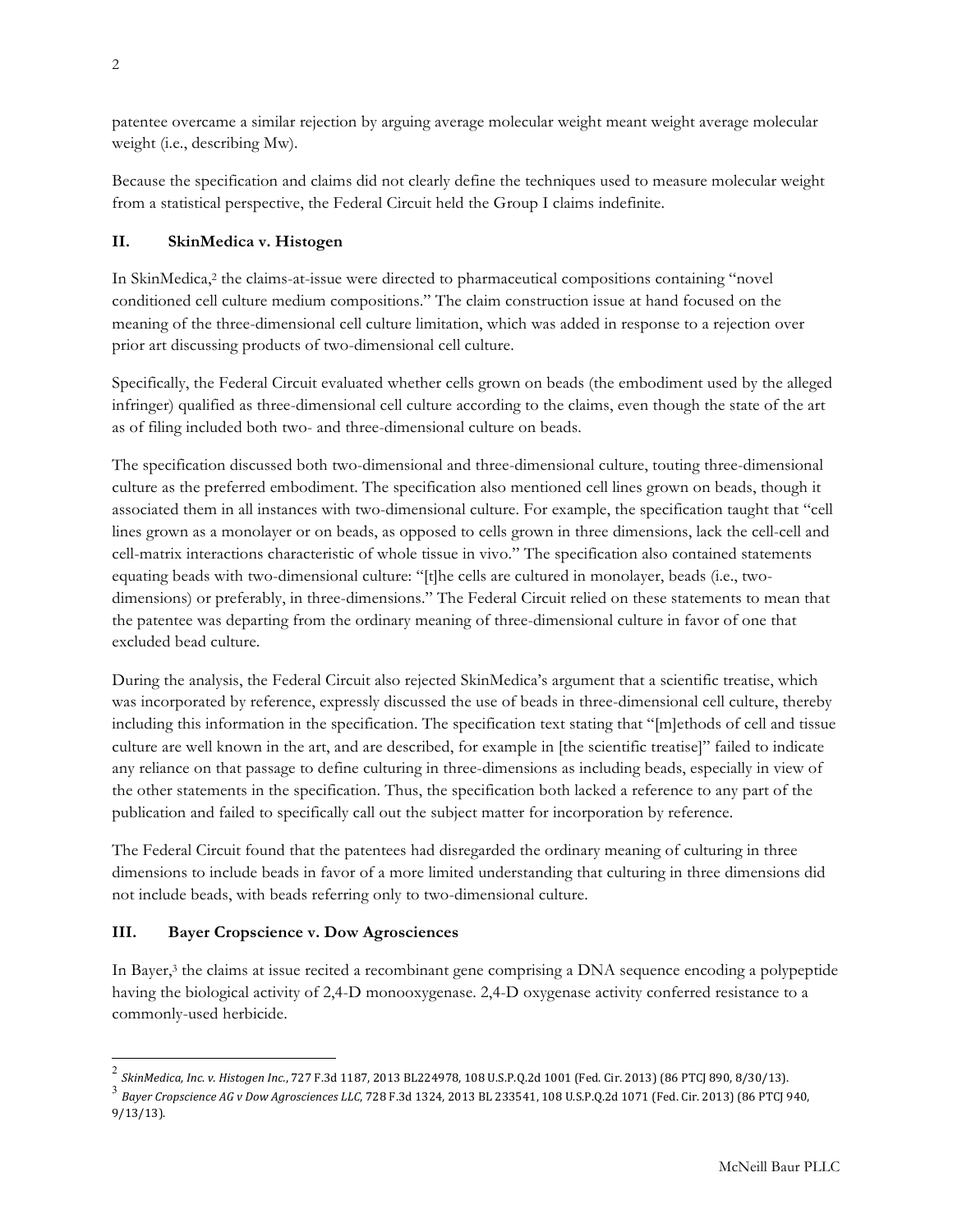At the time the inventors filed the application in question, they did not fully understand the enzymatic reaction conferring resistance on the plant. The inventors appreciated that the enzymatic reaction used oxygen and that at least one oxygen atom was chemically incorporated into the enzyme's substrate (2,4-D), but they did not verify how the reaction used the second oxygen atom. Instead, they assumed that it was incorporated into water.

In the application, therefore, the inventors described the enzyme as a monooxygenase (using one oxygen atom in a product other than water). This assumption proved incorrect. During prosecution, other scientists determined that the enzyme was a dioxygenase (incorporating both oxygen atoms into a product other than water) and the third-party scientists' paper was published during pendency of the application. This publication established that the class 2,4-D oxygenases previously known as monooxygenases were, in fact, 2,4-D dioxygenases.

During litigation, Bayer sought a claim construction that was broader than the ordinary meaning of the word monooxygenase in order to encompass Dow's competitive dioxygenase molecule. The Federal Circuit declined to extend the meaning of that term beyond the ordinary scientific meaning as the specification had not clearly departed from it. Instead, the specification used it in ways consistent with the ordinary meaning, likely because the inventors assumed at that time it was a monooxygenase.

## **IV. Patent Drafting and Patent Prosecution Guidance**

These three cases, taken together, reemphasize the importance of careful patent drafting and prosecution. Specifically, these cases remind patent prosecutors to dig deeper to understand the invention and resist taking the easy road during drafting or prosecution.

Patent prosecutors should clearly define measurement techniques, avoid inconsistent statements, incorporate alternatives during drafting, approach scientific uncertainty thoughtfully, depart from the ordinary meaning of terms only with deliberation, incorporate by reference in an effective way, avoid unnecessary comparisons and take a new view of patent profanity.

## **A. Clearly Define Measurement Techniques**

As demonstrated in Teva, if the claims in an application recite a property or value, take the time to understand from the inventors how they have measured that property or value and whether any alternative approaches exist. Ideally, patent prosecutors should draft an example that demonstrates how to determine whether a sample meets the limitations of the claims.

While Teva provides an extreme example of at least three distinct measurements for a statistical reflection of molecular weight, patent prosecutors should take care to determine with the inventors both whether the art includes different measurement techniques and whether there are any additional factors that might alter determination of a property or value. For example, if reaction conditions such as pH, time, or temperature might affect the determination of a property or value, the application should specify the reaction conditions for the experimental determination of the property or value.

Some drafters intentionally seek ambiguity, but following that approach, as seen in Teva, can dramatically backfire, potentially resulting in invalid claims. Even in more subtle cases, if patent prosecutors do not determine early the reaction conditions for key experiments determining a claimed property or value, the claims may fall prey to an undesired claim construction during litigation or the application may lack written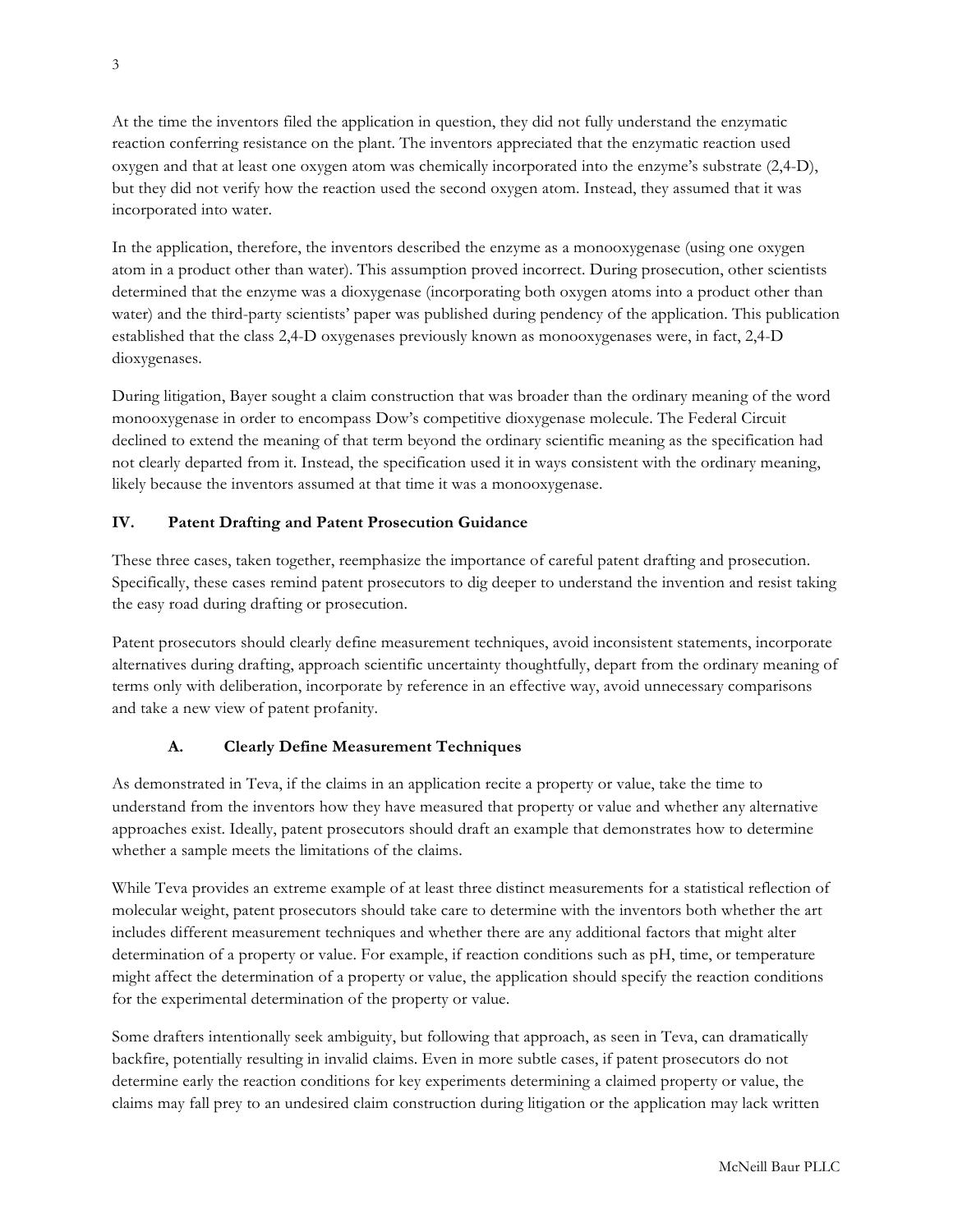description for claim limitations necessary to avoid the prior art. Clearly defining measurement techniques, as other approaches suggested here, requires a more thoughtful tack during drafting of the application and a keener understanding of the prior art.

#### **B. Avoid Inconsistent Statements**

In Teva, the patentee made inconsistent statements in two different applications about the methods used to calculate the statistical molecular weight of the population of copolymers. In response to an indefiniteness rejection in one application and a similar rejection in another application, the patentee defined Mp as the molecular weight measurement in one application and Mw in the other. Unable to reconcile the patentees' own statements about the mode for determining molecular weight, the Federal Circuit found the claim term indefinite.

Most patent prosecutors know to avoid inconsistent statements during prosecution, but as attorneys handling prosecution change or even as memories fade over time, patent prosecutors should review or, even better, summarize in short bullet points the arguments they have made in each case in a patent family so as to avoid potentially inconsistent statements. Patent prosecutors can prepare their own summaries or hire a service capable of preparing a prosecution history digest for issued patents in a patent family that remains in active prosecution.

While patent prosecutors may recognize the potential for inconsistent statements when discussing the same or similar rejections across applications (as occurred in Teva), problematic statements can also arise when responding to different prior art or different types rejections that may impact the same or related claim terms. Patent prosecutors, facing multiple challenges, must respond to each rejection successfully, while keeping in mind how their statements can interact with each other.

## **C. Incorporating Alternatives**

While drafting and reviewing an application, patent prosecutors should recursively ask the inventors "what if?" The prosecutor's role in outlining alternative embodiments starkly contrasts with the inventor's role in writing a scientific publication. Patent prosecutors should focus on the working embodiments, as well as asking multiple layers of "what if" questions. Ask the inventors whether competitors could practice techniques in different ways or whether competitors could substitute one material or step with another. Inventors often feel wedded to the embodiments they envisioned, but the patent prosecutor should skillfully ask them to expand their horizons. Patent prosecutors should also encourage inventors to include embodiments that may not function as effectively as the previously-termed preferred embodiment so long as those embodiments would work to carry out the goals of the invention.

Failing to thoroughly consider alternative embodiments impacted the patentees in the Teva case. In Teva, the prosecutor may have even failed to appreciate that there were different ways to measure the molecular weight of a sample statistically.

Patent prosecutors should embrace the technical questions and doubts that they may have. Irrespective of their familiarity with a technology space, patent prosecutors will usually deepen their understanding after asking the right series of questions. Digging deeper to understand alternative embodiments of the application strengthens the application and works best when patent prosecutors recognize their role as inquisitive technical translators, not technical experts. Patent prosecutors should set aside any embarrassment about not knowing all the answers and ask questions until they understand all of the aspects of an invention.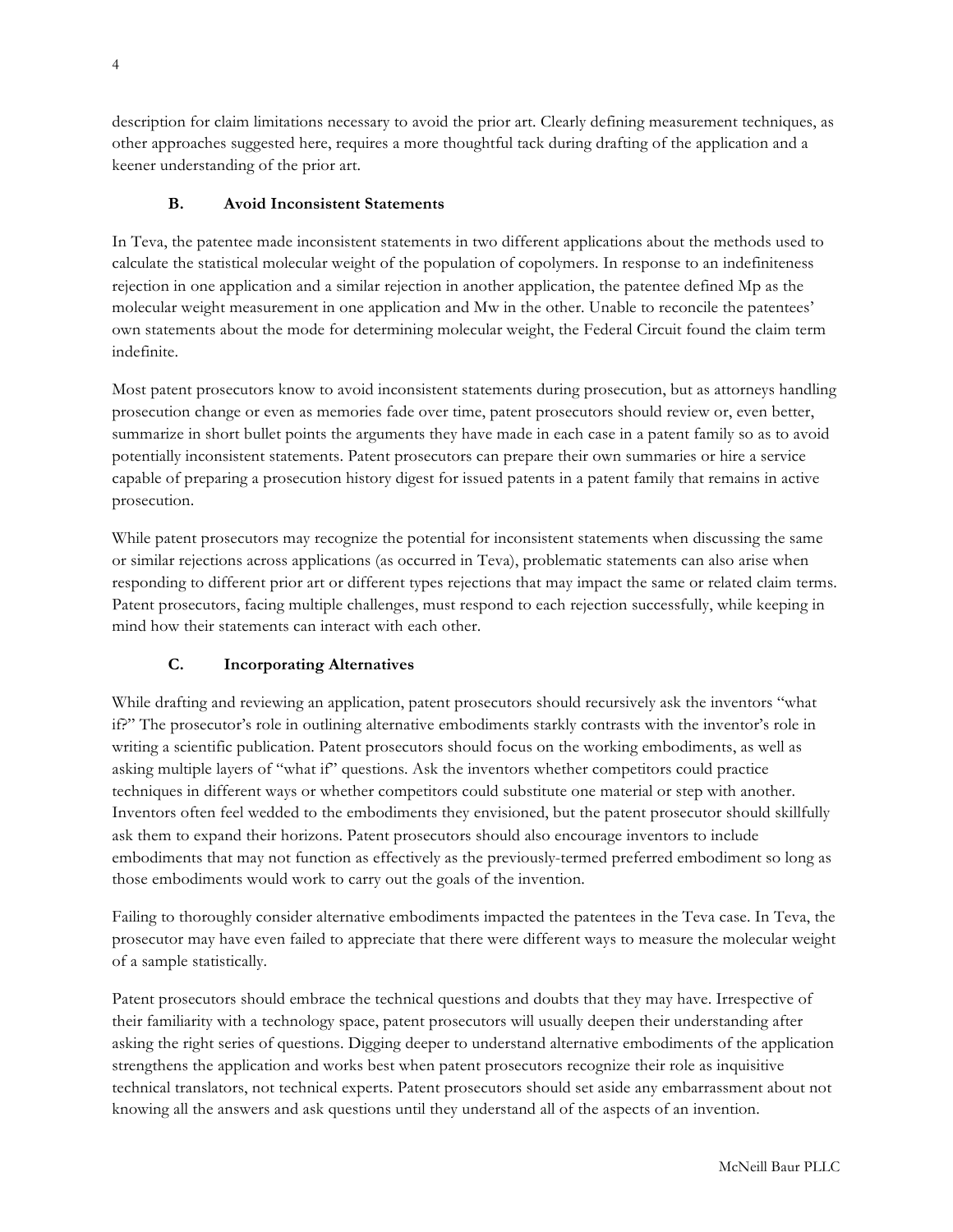## **D. Dealing With Scientific Uncertainty and Addressing Assumptions**

Bayer teaches patent prosecutors how to deal with scientific uncertainty and technical assumptions. In an ideal scenario, inventors would present the patent prosecutor with an accurate and fully developed narrative around an invention, but pressures to file applications early in our first-inventor-to-file regime and to allow for publication often require patent prosecutors to file applications before the inventors understand the full scientific narrative around a composition or method.

When drafting an application, ask the inventors which aspects of the invention require assumptions and learn the underlying basis for those assumptions. When drafting the application and the claims, avoid using language incorporating assumptions or relying on unconfirmed mechanisms of action. In Bayer, the applicants might have used the term "oxygenase" or explored other language instead of "monooxygenase" as the inventors had not confirmed that the enzyme was in fact a monooxygenase.

In SkinMedica, a similar challenge played out when the prosecutor may have failed to ask whether assumptions made in the application were always true. Specifically, the inventors may have associated beads with two-dimensional culture, yet the patent prosecutor should ask if that correlation holds true in all embodiments. Patent prosecutors should walk the fine line of respecting the knowledge of the inventors while challenging the assumptions they make.

Additionally, instead of relying solely on memory, patent prosecutors should make a list of assumptions to review with the inventors at key points in prosecution, especially before issuance, to ensure that the claims the client will rely upon accurately reflect the current scientific understanding. This approach, however, will only work if the language in the specification is broad enough to support revision to the claims if the original assumption proves incorrect.

## **E. When Necessary Clearly Depart From the Ordinary Meaning of a Term**

Even though the patentees in Bayer did not intend to depart from the ordinary meaning of the term monooxygenase, primarily because they incorrectly assumed that their enzyme was a monooxygenase, this case still provides an important caution for patent prosecutors seeking to depart from the ordinary meaning of a claim term. In order to successfully depart from the ordinary meaning of a claim term, the specification must present a clear message that the patent gives a different meaning to the claim term.

Review all of the occurrences of the claim term in the application and ensure that all support the intended definition. The Bayer court evaluated the various occurrences of the monooxygenase term in the specification and made determinations as to whether each supported the ordinary meaning or the alternative definition purported by the patentee.

Yet, on the other hand, the patentee in SkinMedica may not have wanted to depart from the ordinary meaning of the term three-dimensional cell culture. Therefore, even when using terms in accordance with their ordinary meaning, patent prosecutors should review usage carefully to make sure the specification does not depart from the ordinary meaning. In either event, departing from the ordinary meaning or using terms in accordance with it, patent prosecutors should review the usage of claim terms very carefully throughout the specification.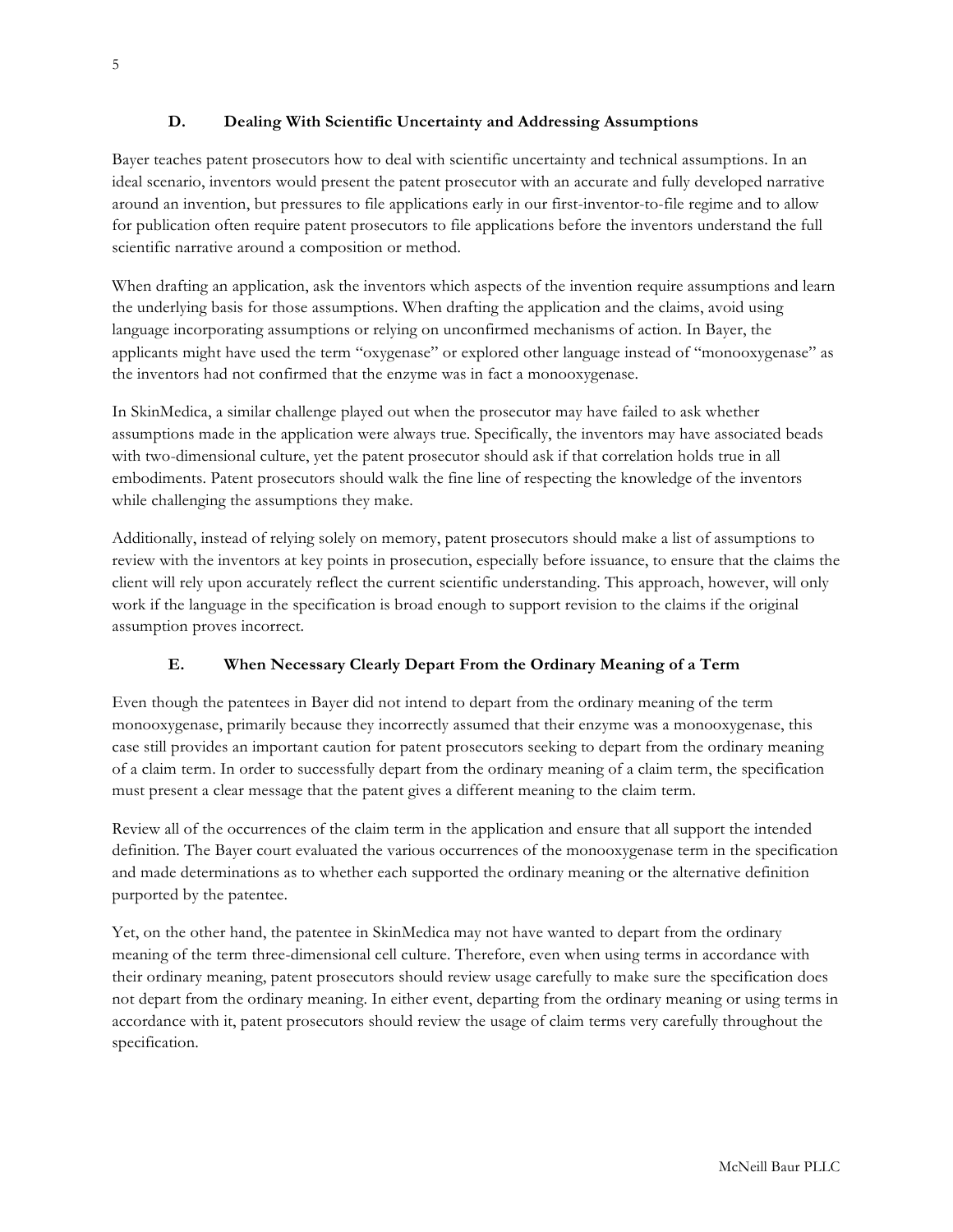## **F. Incorporating by Reference in an Effective Way**

In SkinMedica, the patent drafter incorporated a technical treatise on laboratory procedures for cell and tissue culture in the application for the premise that cells may be cultured in any manner known in the art. Many patent prosecutors use this "catch all" approach to avoid the cumbersome repetition of techniques well known to the person of ordinary skill in the art. Yet we see in SkinMedica that the Federal Circuit found ineffective the general reliance on a long technical treatise for the teaching of unspecified methods of cell and tissue culture.

Incorporation by reference can still serve a useful role in patent applications, but patent prosecutors should carefully outline why they are relying on a particular reference. In SkinMedica, a more useful incorporation by reference could have named the specific culturing techniques and referenced sections in the treatise discussing those techniques.

Patent prosecutors should stop viewing incorporation by reference as a shortcut or a get-out-of-jail-free card that can allow them to reach into a treatise for any teaching once the need presents itself. Instead, patent prosecutors should do the hard work of delineating the scope of the application early on.

## **G. Avoiding Unnecessary Comparisons**

While making comparisons comes naturally to patent prosecutors (comparing the claims to the prior art or comparing a competitor's product to the claims), patent prosecutors should shy away from unnecessary comparisons and make sure that scientific underpinning supports all of the comparisons made in an application.

In SkinMedica, the specification referenced cell lines grown as a monolayer or on beads, as opposed to cells grown in three-dimensions. Setting up the contrasting comparison between beads and three-dimensional growth contributed to the Federal Circuit's decision to construe the term "three-dimensional" to exclude beads. Yet at the time the application was filed, one of ordinary skill in the art could use beads in either twodimensional or three-dimensional cell culture approaches.

Patent prosecutors should carefully review both materials from the inventors and their own writing to locate any comparisons. Once patent prosecutors have located all of the comparisons in an application, they should challenge each one to make sure they understand the reason for the comparison and that the comparison accurately reflects the technical state of the art.

## **H. Taking a New View of Patent Profanity**

Patent prosecutors recognize that certain kinds of terms can lead to an unnecessary narrowing of the claims during claim construction. Yet the list of "patent profanity" continues to expand. As discussed above, in SkinMedica, the specification referenced cell lines grown as a monolayer or on beads, as opposed to cells grown in three-dimensions. Using the phrase "as opposed to" and contrasting beads and three-dimensional growth helped the Federal Circuit construe the term three-dimensional to exclude beads.

While many patent prosecutors recognize that terms such as invention, preferred, chief, majority, critical, essential, necessary, solely, only, main, significant (in the general sense, not the statistical sense), principal, important, fundamental, etc., can present significant risks, avoiding patent profanity requires more than eliminating a list of "bad words" from the application. Unfortunately, even the term patent profanity suggests